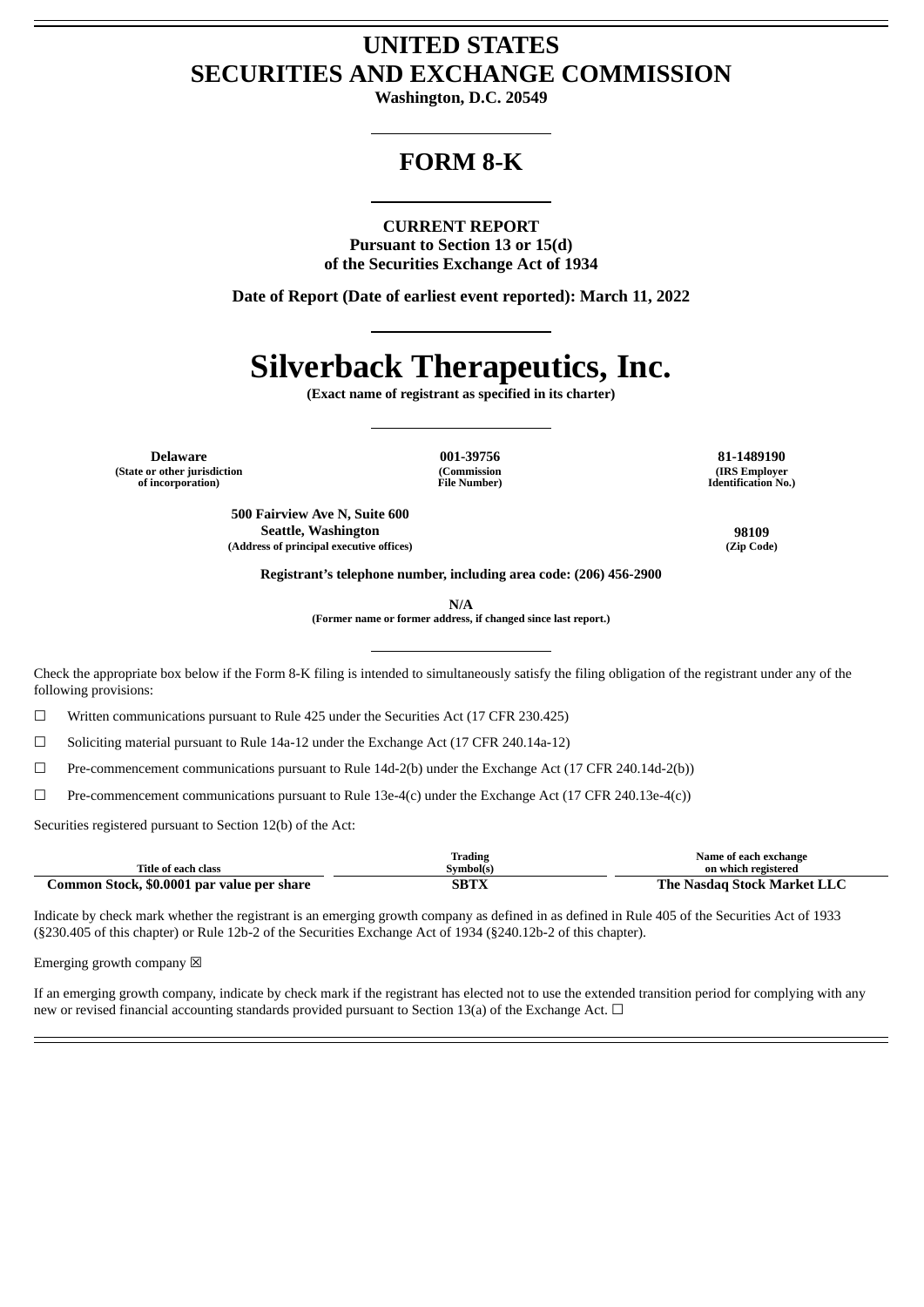### Item 5.02 Departure of Directors or Certain Officers; Election of Directors; Appointment of Certain Officers; Compensatory **Arrangements of Certain Officers.**

### (b)

On March 11, 2022, Thilo Schroeder, Ph.D. informed Silverback Therapeutics, Inc. (the "Company") that he will not stand for re-election as a member of the Company's board of directors when his term as a Class II director expires at the Company's 2022 annual meeting of stockholders and on March 14, 2022, Dr. Schroeder resigned as a member of the audit committee of the board of directors of the Company (the "Audit Committee") to focus on other endeavors. Neither Dr. Schroeder's decision not to stand for re-election nor his resignation from the Audit Committee was the result of any dispute or disagreement with the Company on any matter relating to the operations, policies or practices of the Company.